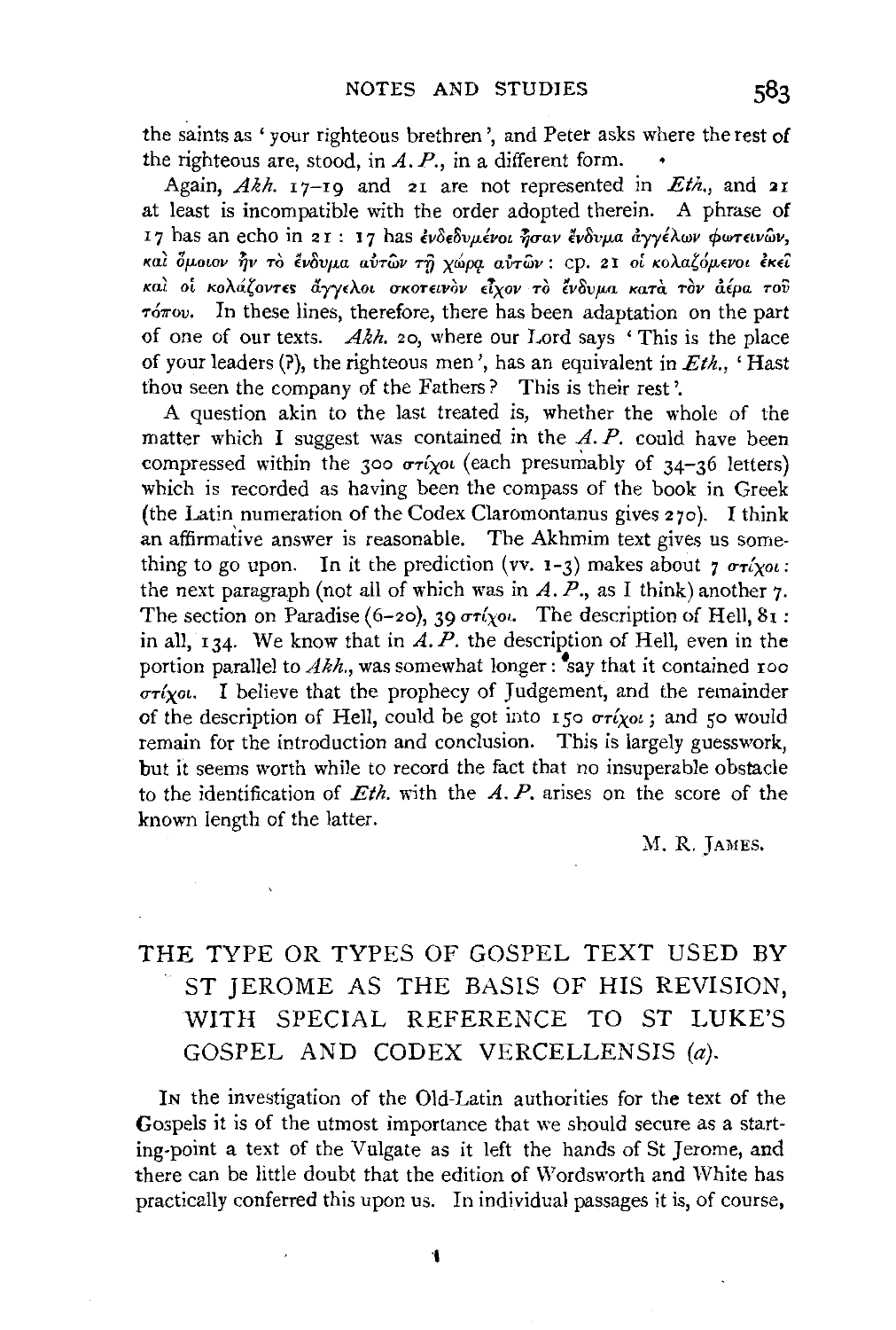possible to disagree with their verdict, but even in these cases it is they who provide us with the very evidence which leads some critics to another conclusion. The service they have rendered to the study of the Vulgate, however, is by no means confined to the construction of a text and the compilation of an apparatus, and amongst the further interesting features of their edition is the text of  $f$  (Codex Brixianus, of the sixth century), which they print below their text of the Vulgate as in their opinion (and that of Westcott and Hort) the type of text which St Jerome used as the basis of his revision.

This view has not been allowed to pass unchallenged. Professor Burkitt in his *The Old Latin and the Ita/a* 1 had been disposed to agree, but afterwards in a notable article in the first number of the JOURNAL,<sup>2</sup> while admitting that for about ninety per cent. of their texts  $f$  and the Vulgate agree, he shewed that there were a number of cases where  $t$ stood in solitary agreement with the sole MS of the Gothic version among all extant authorities for the text of the Gospels. He explained  $f$ as representing a fundamentally Old-Latin text, which had been partly corrected to the Vulgate, before it was altered to suit the readings and renderings of the Gothic. Both his conjecture that  $f$  represents the Latin side of a Gothico-Latin codex, and his other conjecture that the discovery of another MS of the Gothic might reveal yet further coincidences with  $f$  have been signally verified by a discovery made in Egypt of a fragment of just such a *codex,* to which he himself has referred in the JOURNAL for July last.3

Having thus destroyed the claim that  $f$  represents the type of text used by St Jerome as the basis of his Vulgate, he suggests that in reality it was a MS more like cod. Veronensis  $(b)$  which was so employed. Whether the fresh readings of *b* which Mr Buchanan has discovered and published in his recent edition *(Old-Latin Biblical Texts* vi) will cause him to modify his view in any way I do not know; I do not fancy so. On the problem as a whole I have no right to speak. I merely wish to suggest that Latin Gospel codices in the fourth century may have been made up of assorted texts, or in other words that a version may not have been always 'einheitlich' throughout a particular MS of the four Gospels. I make this suggestion in view of the possibility that in one of the four Gospels St Jerome may have used a type different from *b,* without prejudice to the possibility that in the other three Gospels he may really have employed the latter type. This view occurs to me as the result of a little research only recently made possible.

It does not seem to have occurred to any one to examine fully what type or types of Old-Latin text Jerome actually cites in his surviving

<sup>1</sup> p. 55 ff (Cambridge 1896), *(Texts and Studies & c. vol. iv no.* 3).<br><sup>2</sup> Vol. i (1899–1900) p. 129 ff.  $\frac{3}{2}$  pp. 611–613.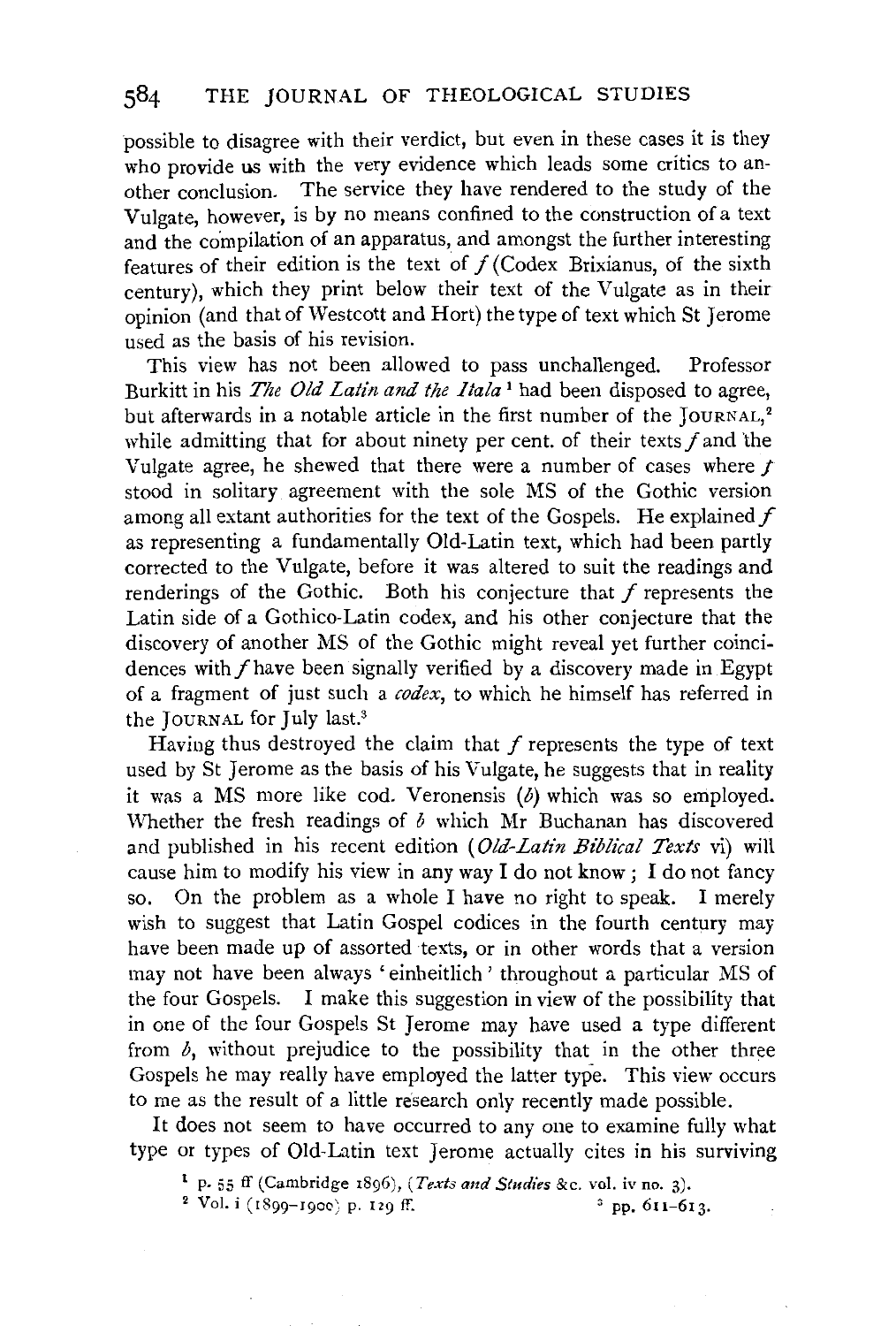works. This kind of detective work can be pursued even with Vallarsi's edition, which is perhaps for the most part worthy of the great esteem in which it is commonly held. But certainly a new era in the study of St Jerome has dawned with the publication of the first volume of the Vienna edition of his works, containing Epistles 1 to 70. In Epistle xxi, written to Pope Damasus himself, the 'onlie begetter' of the Vulgate, about the very time of its publication,<sup> $1$ </sup> Jerome, in giving an extended comment on the section concerning the Prodigal Son, chooses not his new revision, but a text practically identical with that of cod. Vercellensis (a) traditionally said to have been written by Eusebius of Vercelli himself (*ob.* 371)!

In the left-hand column I give the text of  $a$ , and in the right that of St Jerome; the portions of both texts which agree with the Vulgate are printed in Roman type. The real differences between the text in *a*  and that in Jerome are given in capitals, these capitals being Roman where the reading agrees with the Vulgate, and italic where it differs from the Vulgate. The ordinary italics represent readings differing from the Vulgate which are found in one or more Old-Latin MSS other than *a.* Readings in Clarendon type are unknown in any other MSS the texts of which are accessible to me.

*a* (Lc. XV II-32) Homo quidam *habebat* duos filios ( 12) et dixit *illi* adulescentior pater da mihi portionem substantiae quae me contingit ET diuisit ILLIS substantiam {13) Et non post multos dies **collectis** omnibus adulescentior filius peregre profectus est in regionem longinquam et ibi dissipauit substantiam suam *uiuens* luxuriose (14) **cumque** *consumpsisset* omnia facta est famis ualida *per* regionem illam et ipse coepit egeri Hier. *epist.* xxi *§* 4 seq. Homo quidam *habebat* duos filios Et dixit *illi* adulescentior pater da mihi portionem substantiae quae me contingit *Qm* diuisit *EIS* substantiam Et non post multos dies **collectis** omnibus adulescentior filius peregre profectus est in regionem longinquam Et ibi dissipauit substantiam suam *uiuens* luxuriose **Cumque** *consumpsisset* omnia facta est fames ualida *per* regionem illam Et ipse coepit egere

1 Vallarsi dates the letter about the beginning of 383.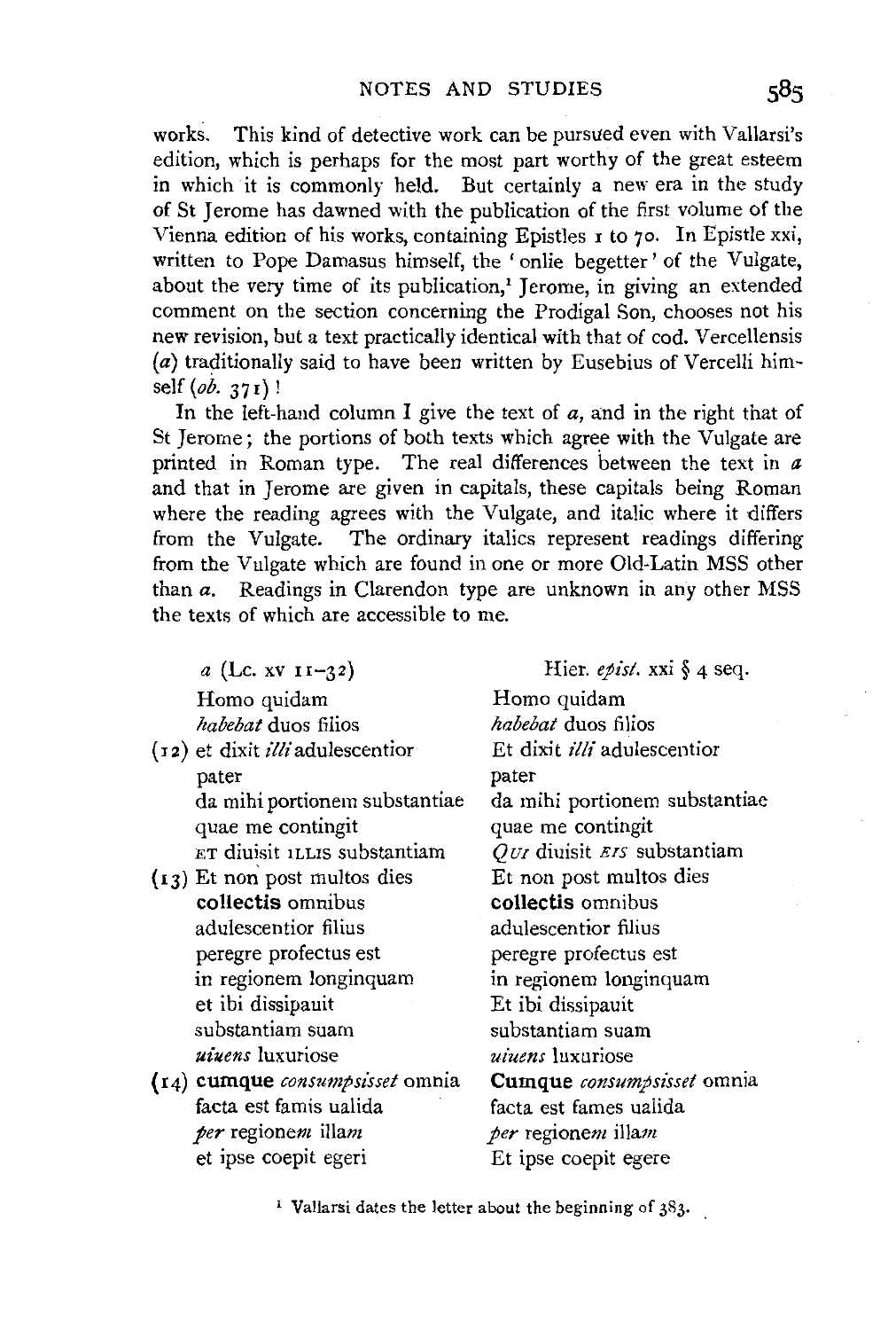*a* (Lc. XV II-32)

- $(i5)$  Et abiit et *coniunxit se*  uni de MUNrcipibus regionis illius qui misit illum in *agro suo*  ut pasceret porcos
- (r6) Et cupiebat saturare uentrem suum de siliquis quas porci *EDEBANT NEC QUISQUAM DABAT ILL!*
- $(17)$  In se autem *con*uersus dixit Quanti mercenarii patris mei abundant *pane*  ego autem hie fame pereo
- (r8) *Surgens* ibo ad patrem meum et dicam illi pater peccaui in caelum et coram te
- $(19)$  iam non sum dignus uocari filius tuus fac me sicut unum *ex* mercenariis tuis
- (zo) Et SVRGENS uenit usque ad patrem suum Cumque adhuc Ionge esset uidit ILLUM pater IPSIUS et misericordia motus est et procurrens *incubuit super* collum ipsius et osculatus est *eum*  (21) Dixit *autem illi* filius
- pater peccaui in caelum et coram te

Hier. *epist.* xxi § 4 seq. et abiit et *coniunxit se*  uni de *PRIN*cipibus regionis illius. **Qui** misit illum in *agro suo*  ut pasceret porcos Et cupiebat saturare uentrem suum de siliquis *PORCORUM*  ET NEMO ILL! DABAT In se autem *conuersus*  dixit quanti mercennarii patris mei abundant *pane*  ego autem hie fame pereo *Surgens* ibo ad patrem meum Et dicam illi pater peccaui in caelum et coram te iam non sum dignus uocari filius tuus. Fac me sicut unum *ex* mercennariis tuis. Et uenit usque ad patrem suum Cumque adhuc longe esset uidit *EUM* pater *EIUS*  et misericordia motus est Et procurrens *incubuit super* collum ipsius Et osculatus est *eum*  Dixit *autem illi* filius pater peccaui in caelum et coram te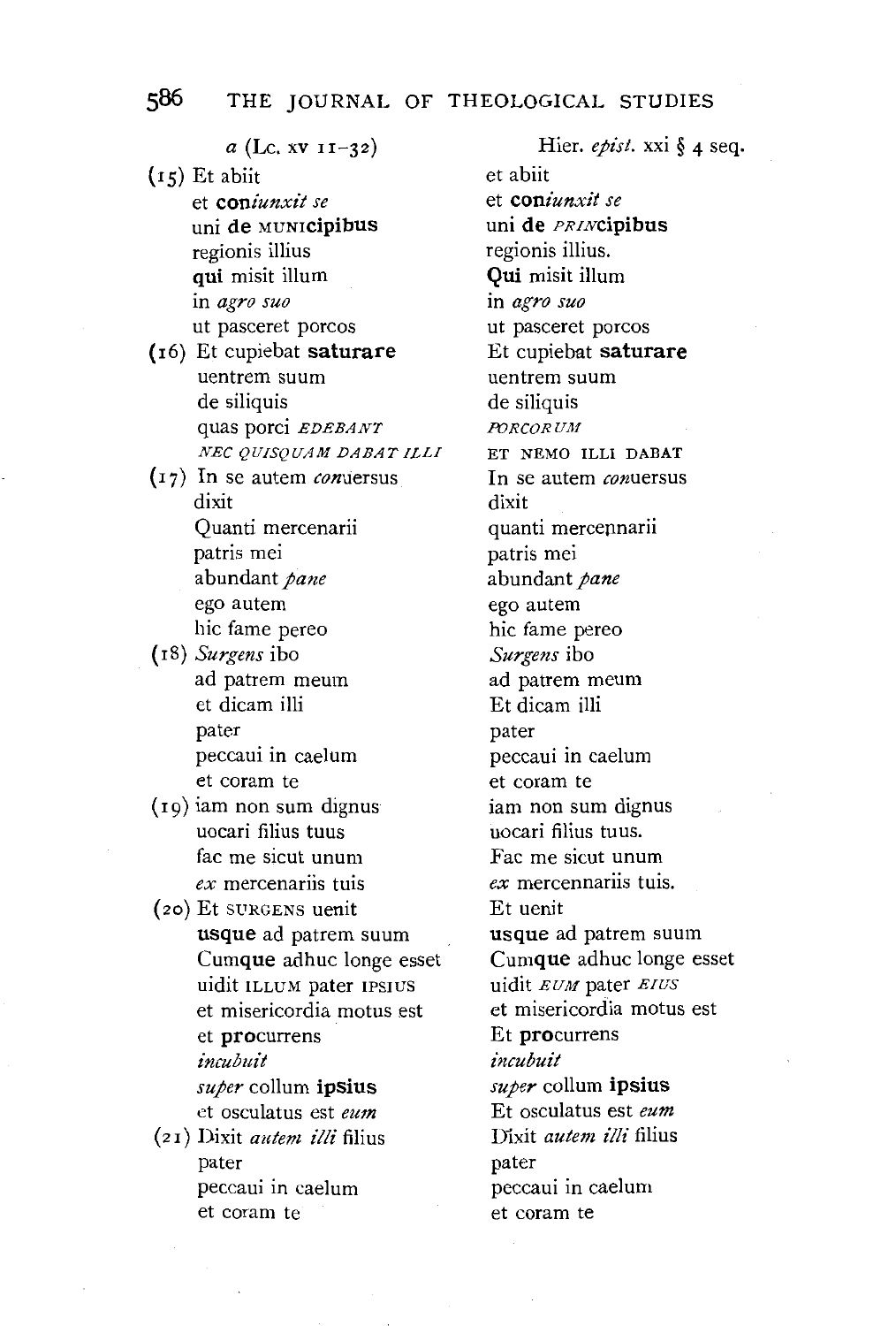$a$  (Lc. xv  $11-32$ ) iam non sum dignus uocari filius tuus (22) Dixit autem pater ad pueros suos Celerius proferte stolam priorem et induite ilium et date anulum in *manu* illius et calciamenta in *pedibus eius*   $(23)$  et ADDUCITE uitulum *ILLUM* saginatum et occidite et manducemus et aepulemur  $(24)$  quoniam hic filius meus mortuus *fuerat*  et reuixit perierat et inuentus est Et coeperunt aepulare (25) Erat autem filius illius senior in agro et cum ueniret adpropinquauit domui *et* audiit symphonias et chorum (26) et uocauit unum de *pueris*  et interrogauit *qui'dnam essent haec*   $(27)$  Qui ait illi *quoniam* frater tuus uenit et occidit pater tuus uitulum *ILLUM* saginatum quoniam incolume ilium recepit {28) *Iratus* est autem

Hier. *epist*. xxi § 4 seq. iam non sum dignus uocari filius tuus Dixit autem pater ad pueros suos celerius proferte stolam priorem Et date anulum in *manu* illius Et calciamenta in *pedibus eius*  Et *ADFERTE,*  uitulum saginatum et occidite et manducemus et epulemur quoniam hie filius meus mortuus *fuerat*  et reuixit perierat et inuentus est Et coeperunt epulari Erat autem filius illius senior m agro Et cum ueniret adpropinquauit domui *et* audiuit symphoniaM et chorum Et uocauit unum de *pueris*  et interrogauit *quidnam essent haet*  Qui ait ilii *quoniam* frater tuus uenit et occidit pater tuus uitulum saginatum quoniam incolumem ilium recepit *Iratus* autem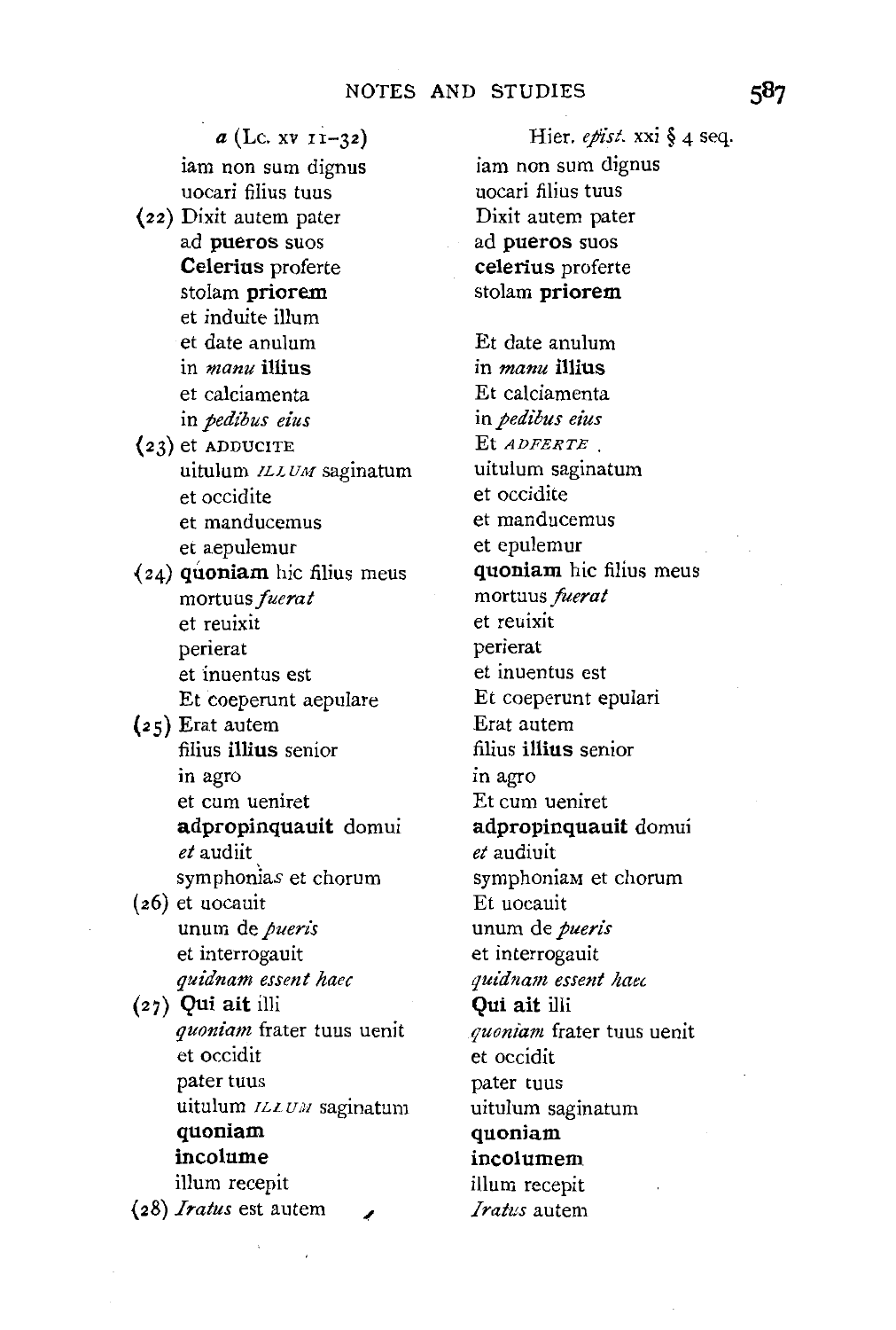*a* (Lc. XV I 1-32) ET *noluit intrare Egressus autem pater illius*  coepit rogare **eum**  (29) *Ipse* **autem**  respondens **ait**  patri suo Ecce tot annis seruio tibi et numquam mandatum tuum praeteribi et numquam dedisti mihi haedum ut cum amicis meis aepularer (30) **Cum** *autem*  filius tuus hie qui *comedz"t*  **omnem faeultatem** suam **UiUens** CUm *FORNICARIIS*  uenit *et* occidisti uitulum *ILLUM* saginatum (3 **1)** *Ipse autem*  dixit illi tu *MECUM FUISTI SEMPER ET* tu *MECUM ES SEMPER ES*  et omnia mea tua sunt (3 2) aepulari aut em *nos OPOR T EBA T et gaudere quonium* **hie frater tuus**  mortuus *fuerat*  et reuixit perierat

et inuentus est

Hier. *epist.* xxi § 4 seq. *noluit intrare Egressus autem*   $\emph{pater illius}$ coepit rogare **eum**  *Ipse* **autem**  respondens **ait.**  patri suo ecce tot annis seruio tibi et humquam mandatum tuum praeteriui Et numquam dedisti mihi haedum ut cum amicis meis epularer **Cum** *autem*  filius tuus hie qui *comedit*  **omnem faeultatem** suam **uiuens** cum MERETRICIBUS uenit *et* occidisti *EI*  uitulum saginatum *Ipse autem*  dixit illi FILI<br>tu *MECUM ES SEMPER* 

et omnia mea tua sunt Epu]ari *nos OPORTET et gaudere quoniam* **hie frater tuus**  mortuus *fuerat*  et reuixit perierat et inuentus est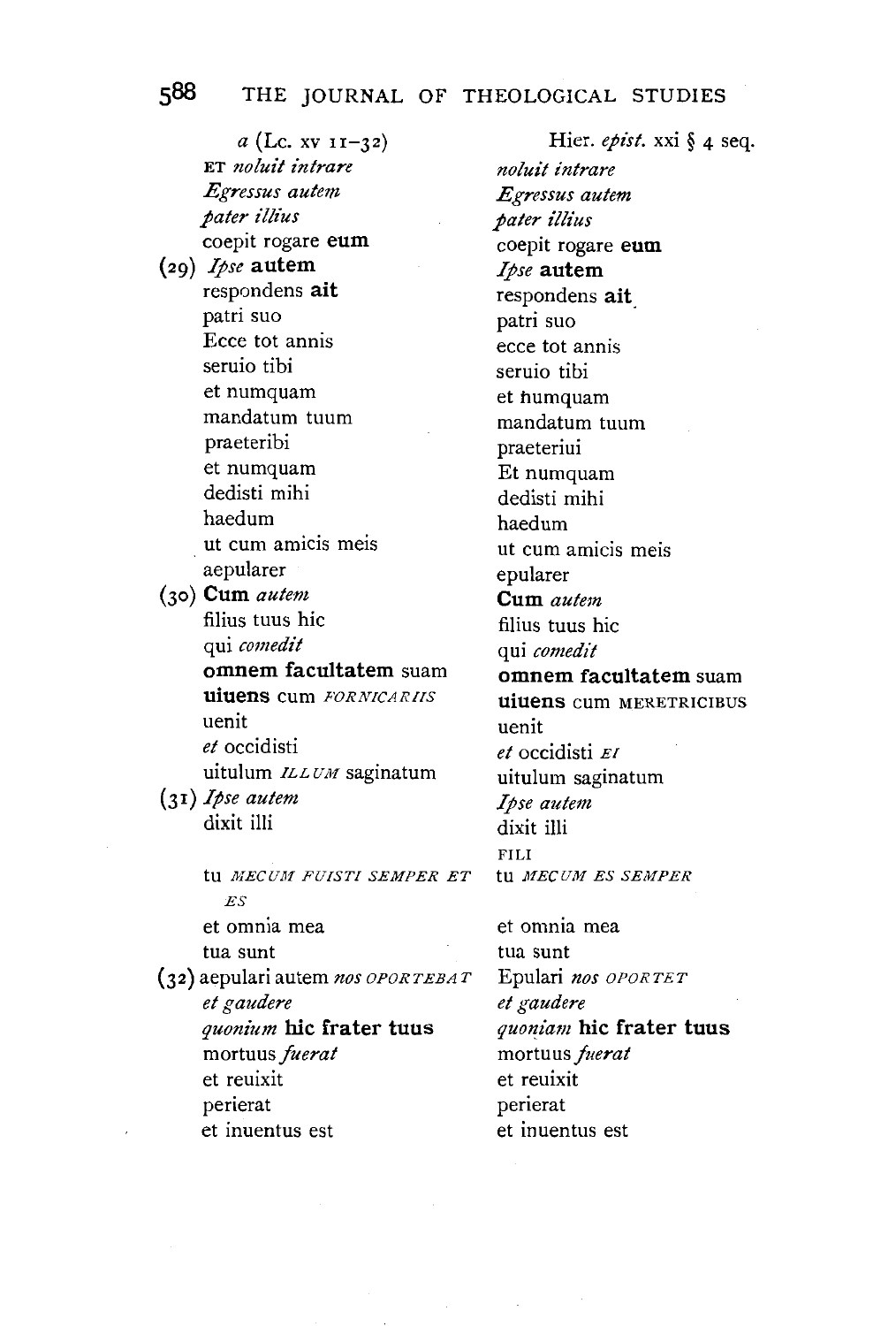Let us first note the differences between the two texts *:-*

- $(A)$  Differences of underlying Greek :-
	- $(v.$  12) (a) et ( $\kappa a i$ ), with  $\aleph^* D \omega L$ <sup>1</sup> &c. (Hier.) qui  $(\delta s)$ , unparalleled, perhaps a mere stylistic improvement of Jerome's.
	- (v. 15) (a) municipibus (πολιτών, universal). (Hier.) principibus, if not due ultimately to a  $\pi \rho \omega \tau \omega \nu$ , a
		- scribe's error for  $\pi \circ \lambda \in \mathfrak{w}_r$ , may be an error in the archetype of Jerome.
	- (v. 16) (a) quas porci edebant (ων ήσθιον οί χοΐροι, universal). (Hier.) porcorum, perhaps a simplification of Jerome's, in the interests of brevity.
	- (v. 20) (a) surgens *(avaunfs,* universal). (Hier.) *om.* probably an error in the archetype of Jerome's letter.
	- (v. 22) (a) et induite ilium (Kal. *iv8vuau aim)v,* universal).

(Hier.) *om.* perhaps like the last (some MSS of Hier. insert the words).<sup>2</sup>

(v. 25) (a) symphonias (*ovvovias*, almost universal).

(Hier.) symphoniam, probably a stylistic alteration to harmonize with the singular *chorum,* but *gat* agrees.

 $(v. 28)$   $(a)$  et  $(\kappa a i,$  universal).

(Hier.) recasts the sentence in the interests of style.

(v. 30) (a) ei *om.* with **DL** (vt.e).

(Hier.)  $a\dot{v}$ <sub>τ</sub> $\ddot{\varphi}$  with all other authorities.

- $(v. 31)$   $(a)$  fili  $om.$  with D.
	- (Hier.) fili ( $\tau$ ékvov), with all other authorities.
	- (a) mecum fuisti semper et es (exactly thus only in *q,* but other Old-Latins have a similar expansion; there is no known Greek authority for it).
	- (Hier.) mecum es semper (this precise order appears to be unparalleled, but the *reading* is the common one).
- (v. 32) (a) oportebat ( $\delta \epsilon$ ) with the great majority of authorities. (Hier.) oportet ( $\delta \epsilon \hat{i}$ ) with H L and a number of Old-Latin MSS, &c.

(B) Differences of rendering :-

 $(v. 12)$  (a) illis (with  $e \, df \, v \,$ g).

(Hier.) eis. It would be generally admitted that Jerome frequently alters the Old-Latin *ille.* 

<sup>1</sup>  $\omega$  = the great majority of Greek MSS,  $L =$  Latin authorities.

<sup>2</sup> I omit  $vv.$  23, 27, 30, as, though the *illum* represents the second  $\tau$ <sup>ov</sup> in the Greek, there is no reason to suppose that it was omitted for any other reason in Latin than because it was unnecessary.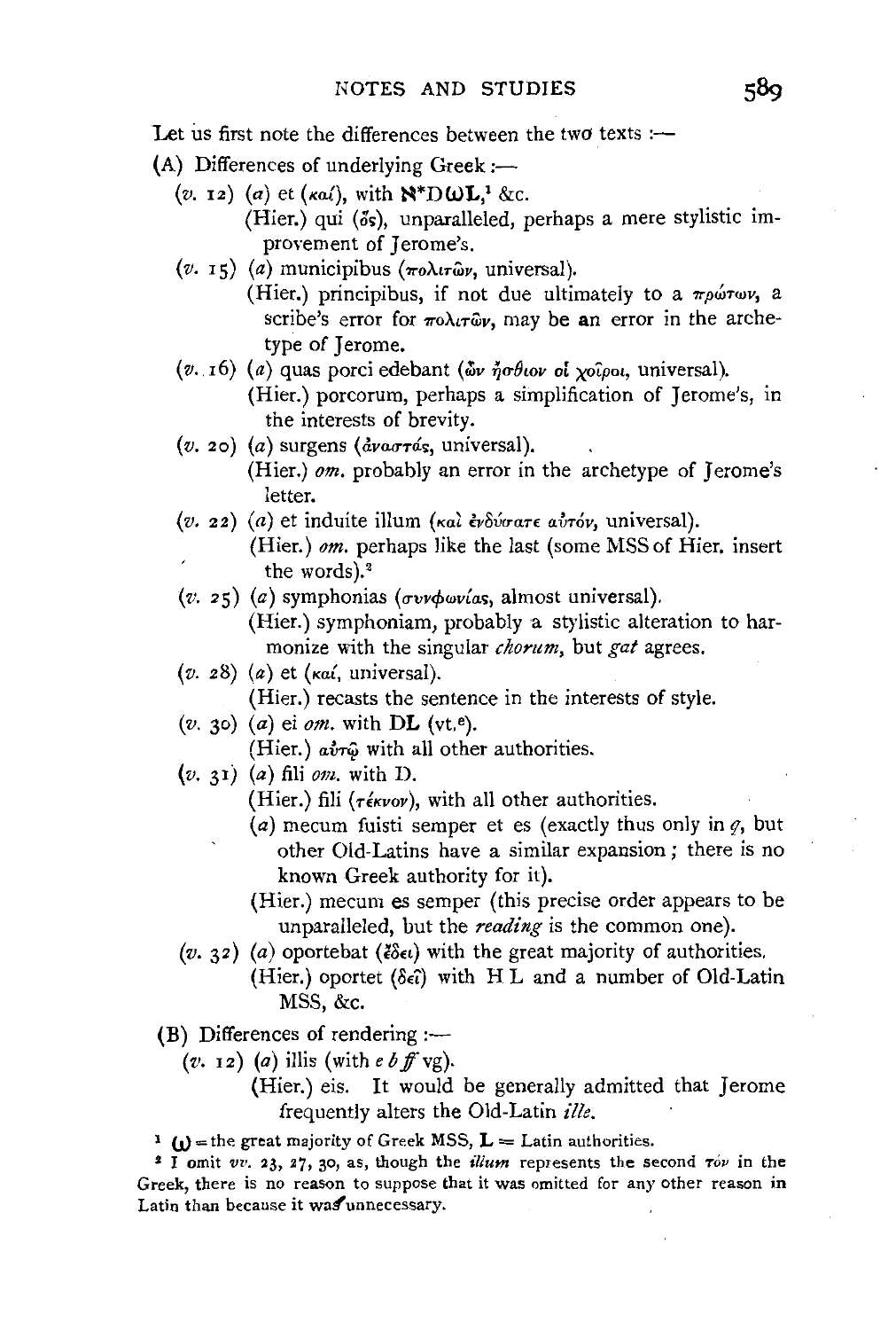$(v. 16)$  (*a*) nec quisquam (following the classical idiom, spoilt by the later literalness).

(Hier.) et nemo (with  $e \, b \, f \, q \, v g$ ).

- $(v, z_0)$   $(a)$  illum (with  $e$   $b$   $f \dot{f} g$  vg).  $(Hier.)$  eum (cf. v. 12).  $(a)$  ipsius (with  $b$  ff vg). (Hier.) eius.
- $(v. 23)$  (*a*) adducite (with *e b ff q vg*). (Hier.) adferte.

 $(v. 30)$   $(a)$  fornicariis.

(Hier.) meretricibus.

This last difference is interesting. *Fornicaria* is a vulgar word (Tert. Ps.-Cypr. Hier. Aug.), which, though it is found in the Cyprianic Bible<sup>1</sup> and has survived in  $e$  at this place, is never found in the Vulgate,  $\pi\acute{o}p\nu\eta$ being always rendered by *meretrix* (except in Apoc. xvii 16, where even Tyconius has *meretn'x).* 

The two texts are clearly the same, and the identity is even closer than might be suggested by the clarendon type, for I have refrained from using it in some cases where its use would have been perfectly legitimate. For instance, though every element of the following phrase is to be found in some Old-Latin MS or other, the exact combination *egressus autem pater illius (v.* 28) is confined to these two texts, and might very well have been so marked. The force of such identity of rendering as *collectis* (*v*. 13), which is an 'African' rendering of συνάγειν<sup>2</sup> (for the usual European *congregare*), as *coniunxit se* (v. 15) =  $\epsilon \kappa \Delta \lambda \eta \theta \eta$ , represented by a bewildering variety of words in other texts, as *celen'us*   $(v. 22)$  (=  $\tau a\chi\dot{v}$ ), where all others have *cito, priorem* (v. 22) (=  $\tau p\dot{\omega}\tau\eta v$ ), where all others have *primam*, the penchant for *ille* (vv. 22, 25), and *quoniam (vv.* 24, 27, &c.), the occurrence of the good old word *incolumem*   $(v. 27)$  (=  $\dot{v}$ *yta{vovTa*), instead of the more exact *saluum* of the others, will be admitted by all who have studied Latin texts.

Thus far it had been possible to proceed in May 1910, and the discovery seemed striking enough to deserve immediate publication, which it received in the *British Congregationalist*. But in reading through the sumptuous volume in which Mr H. C. Hoskier has published (Feb. 191I) a collation of *The Hamilton Gospels* (saec. viiviii, written in the North of England), now in the possession of Mr J. Pierpont Morgan,<sup>3</sup> with a wealth of illustrative matter, I found that he

' Von Soden *Das lateinische Neue Testament* u.s.w. (Leipzig 1909) P· 73· 2 Cf. Von Soden *op. cit.* p. 142, &c. 3 With splendid munificence copies of this wonderful book (of which only *<sup>300</sup>*

have been privately printed) have been given not only to various public institutions but also to some private persons in this country.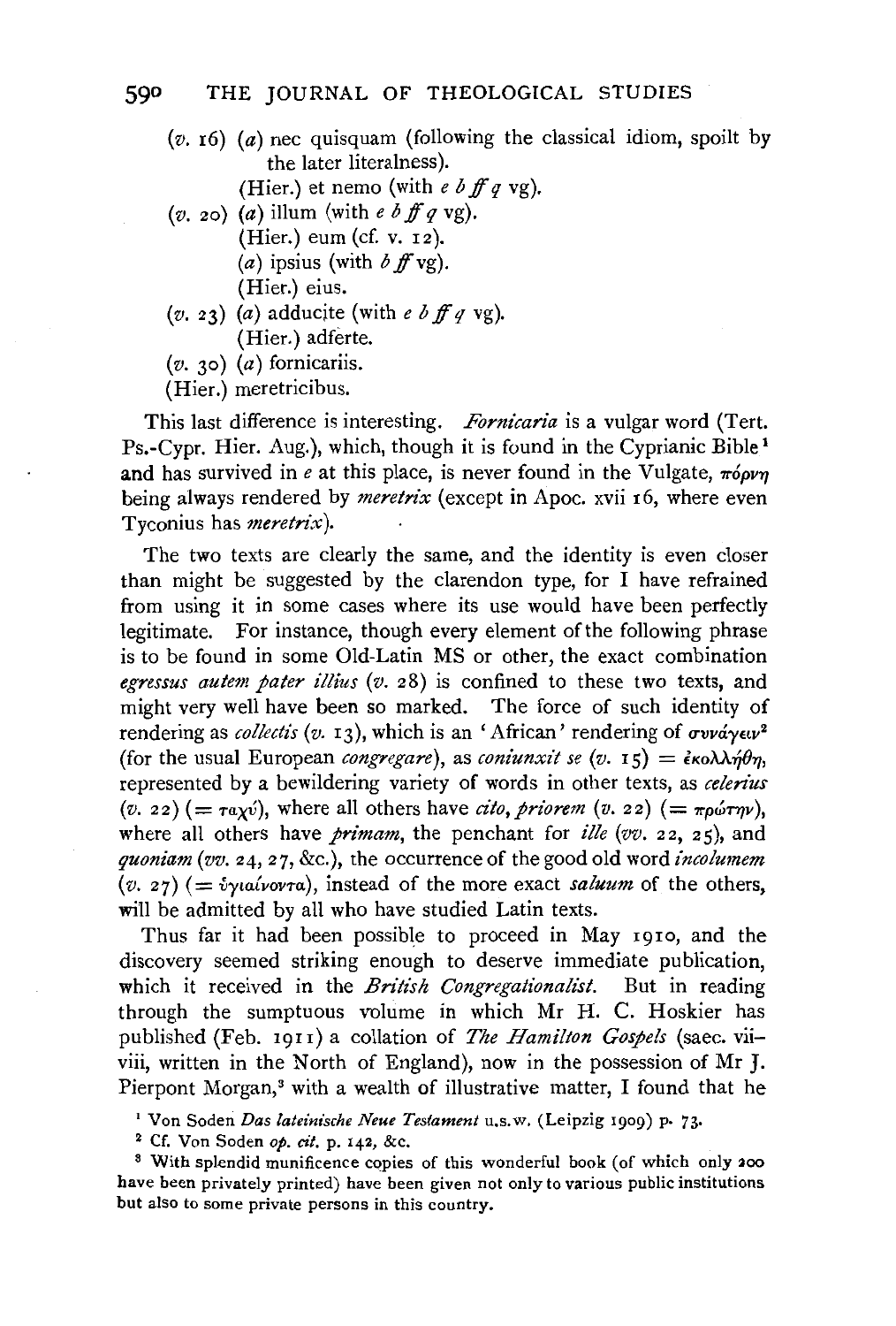had independently observed Jerome's use of the  $a$  type of text. Mr Hoskier gives the following instances *:-*

Luke vii 32 *planxistis* Jerome  $(\frac{2}{2})$  with *a* alone of Old-Latin authorities (p. xxvii).

- xv 1 *accedentes* Jerome with *a* alone of Old-Latin authorities (p. xxix).
	- 15 *coniunxit se* Jerome with *a* alone of Old-Latin authorities (p. xxix).
- xvi 7 cautionem Jerome with a alone of Old-Latin authorities (p. xxix).

xix 12 *paterfamilias* Jerome with *a* alone of Old-Latin authorities (p. xxix).

He remarks (p. xxix): 'We find that *St Jerome* was using the *a* text at the time he addressed Damasus'; 'it remains noteworthy that St Jerome was well acquainted with and used a.' On p. cxiv he speaks of a as St Jerome's ' friend'.

I venture to think, then, it may be taken as established that for St Luke's Gospel St Jerome habitually used an. Old-Latin text practically identical with *a.* It has been noted that in the Fourth Gospel the text of *a* is closely related to the copies employed by Novatian and Lucifer. It will be necessary to ask later whether Jerome has special points of context with the text of *a* in other Gospels also.

If, then, St Jerome regularly used this type of text, and chose it to comment on in a letter to Pope Damasus at the very time when the preparation of the revision we know as the Vulgate was in hand, may it not be, is it not in fact probable, that this was. the type of text he used, in St Luke's Gospel at least, as the basis of his revision ? Let us assume for the moment that it was, and see whether we can explain the alterations made by St Jerome. And the first question to ask is whether there are any differences between *a* and vg in the underlying Greek text in this section. Leaving doubtful cases out of account, we ought perhaps to conjecture a difference in the underlying Greek in the following cases :-

- $(v.~$  19)  $a:~$ *iam non*  $(=$  ov $\kappa$ *i* $\tau$ *u* of  $\aleph$  A B D *al*.). vg : et iam non (= και ούκέτι of G M P X al.) (cf. Wordsworth-White, p. 665).
- $(v. 20)$  a: *incubuit super*  $( = \epsilon v \epsilon \pi \epsilon \sigma \epsilon v \epsilon \pi i \text{ of D}).$

vg : *ceddit super* ( = €7re7r£CT£v [ *l7r£cr£v* J *£1r{* of all others).

(*v. 22*) *a* : *pedibus eius* (= τούς πόδας αύτοῦ D G P X *al.*).

vg: *pedes* ( = ToVs 1ro8as ~A B L M **W).** 

 $(v. 28)$  a: *noluit* (= ούκ ήθέλησεν ΑLP X al. pauc.).  $vg:$  *nolebat*  $(=\circ v \circ \eta \theta \in \lambda \in \mathcal{V}$  B D **W**).